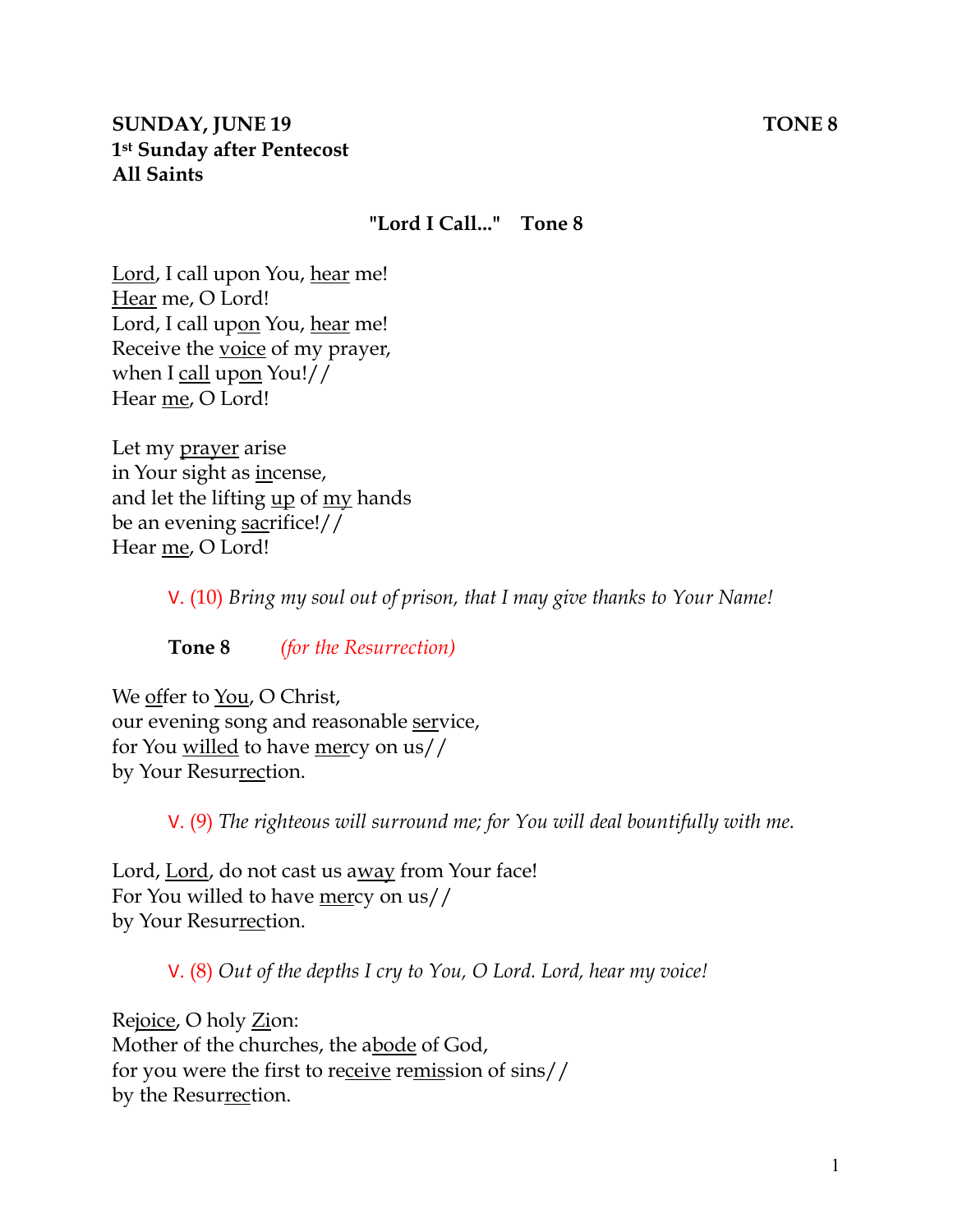V. (7) *Let Your ears be attentive to the voice of my supplications!*

*(Resurrection stichera by Anatolius)*

The Word of God the Father, begotten before the ages, in the latter times willed to be incarnate of the Virgin and endured crucifixion unto death. He has saved mortal man// by His Resurrection.

> V. (6) *If You, O Lord, should mark iniquities, Lord, who could stand? But there is forgiveness with You.*

We glorify <u>You</u>, O Lord, for You voluntarily endured the Cross for our sake. We fall down in worship before You, O almighty Savior. Do not cast us away from Your face but hear us and save us, O Lover of man,// by Your Resurrection!

> V. (5) *For Your Name's sake I wait for You, O Lord. My soul has waited for Your word; my soul has hoped on the Lord.*

Glory to You, O Savior Christ, Only-begotten Son of God, who was nailed to the Cross// and resurrected from the tomb on the third day!

> V. (4) *From the morning watch until night, from the morning watch, let Israel hope on the Lord!*

**Tone 6** *(from the Pentecostarion) (Having placed all their hope)*

The Savior's inspired Disciples became instruments of the **Spirit** through faith. They were scattered to the <u>ends</u> of the earth, sowing the glad tidings of the True Faith. From their divine garden the army of martyrs blossomed in grace. They became images of Christ's saving Passion, enduring every kind of torture, scourging, and fire.// Now they boldly pray for our souls.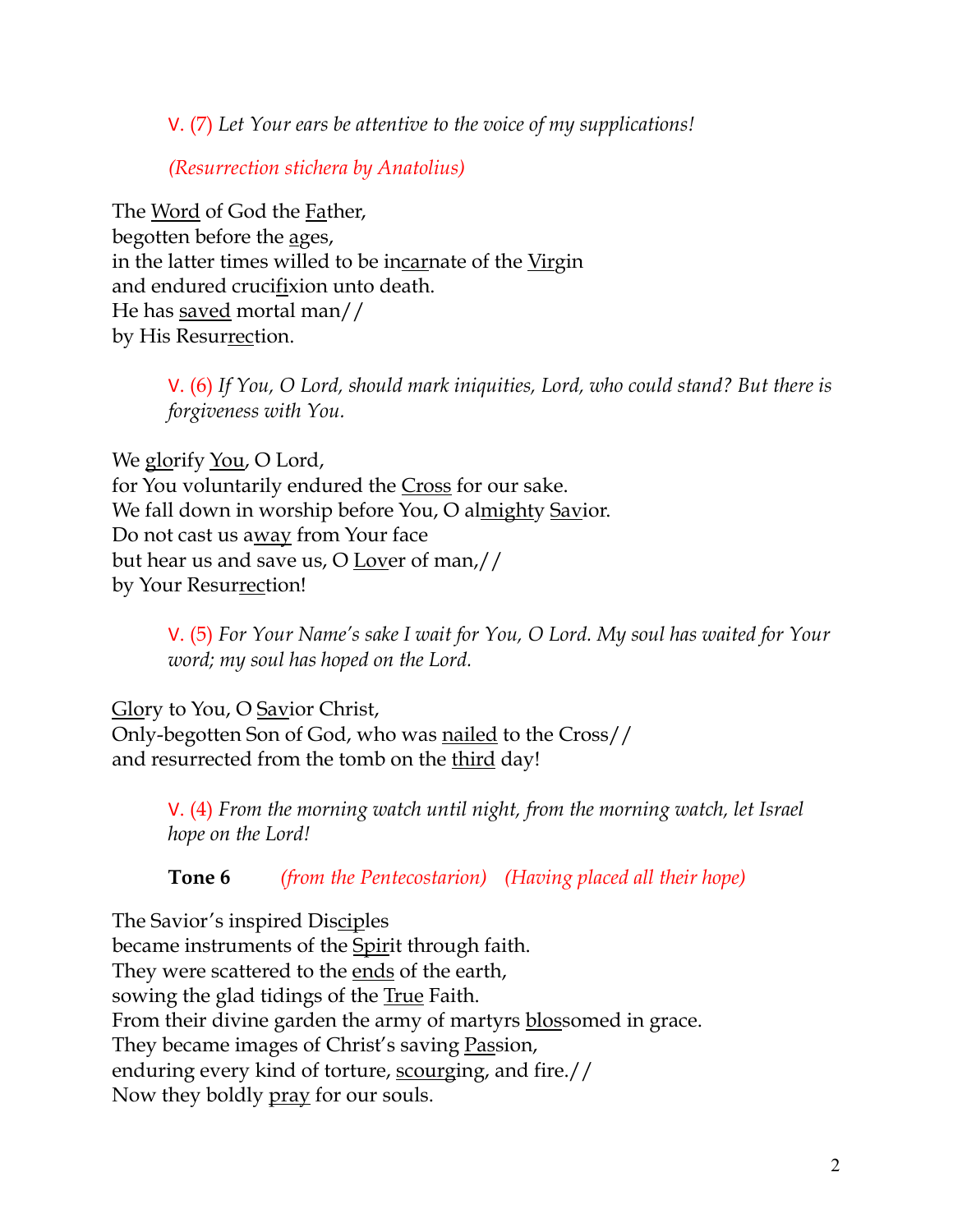V. (3) *For with the Lord there is mercy and with Him is plenteous redemption, and He will deliver Israel from all his iniquities.*

The noble martyrs, burning with love of the Lord, laughed at the fires and were consumed as burning coals. Through Christ, they burned the withered arrogance of error. They stilled the roaring of beasts with the <u>voice</u> of their prayers. Beheaded, they decapitated the demonic hosts.// By the shedding of their own blood they watered the Church with faith.

# V. (2) *Praise the Lord, all nations! Praise Him, all peoples!*

The heroic martyrs wrestled with beasts and were torn by their claws. They were dismembered, slashed with swords, and shot with arrows; they were consumed in the flames and pierced with lances. All this they willingly endured, for already they saw their unfading crowns, and the glory of Christ,//

before Whom they boldly pray for our souls.

V. (1) *For His mercy is confirmed on us, and the truth of the Lord endures forever.* 

Come, let us praise the heroes of our faith: Apostles, martyrs, holy priests, and noble women! They fought for the faith in every part of the earth. Though born of earth, they were united with the heavenly hosts. Through their sufferings, they triumphed over evil by the grace of Christ. As unfading lights, they illumine our hearts,// and with boldness they pray for our souls.

*Glory to the Father, and to the Son, and to the Holy Spirit;*

**Tone 6** *(from the Pentecostarion)*

O divine choir of martyrs,

you are the pillars of the Church and the fulfillment of the Gospel. By your deeds you have fulfilled the **Savior's words**. You have closed the gates of hell and de<u>fend</u>ed the Church. The shedding of your blood has dried up the libations poured out to <u>id</u>ols. Your sacrifice has nourished the body of the faithful. Standing crowned before God, you amazed the Angels.// Pray unceasingly to Him that our souls may be saved!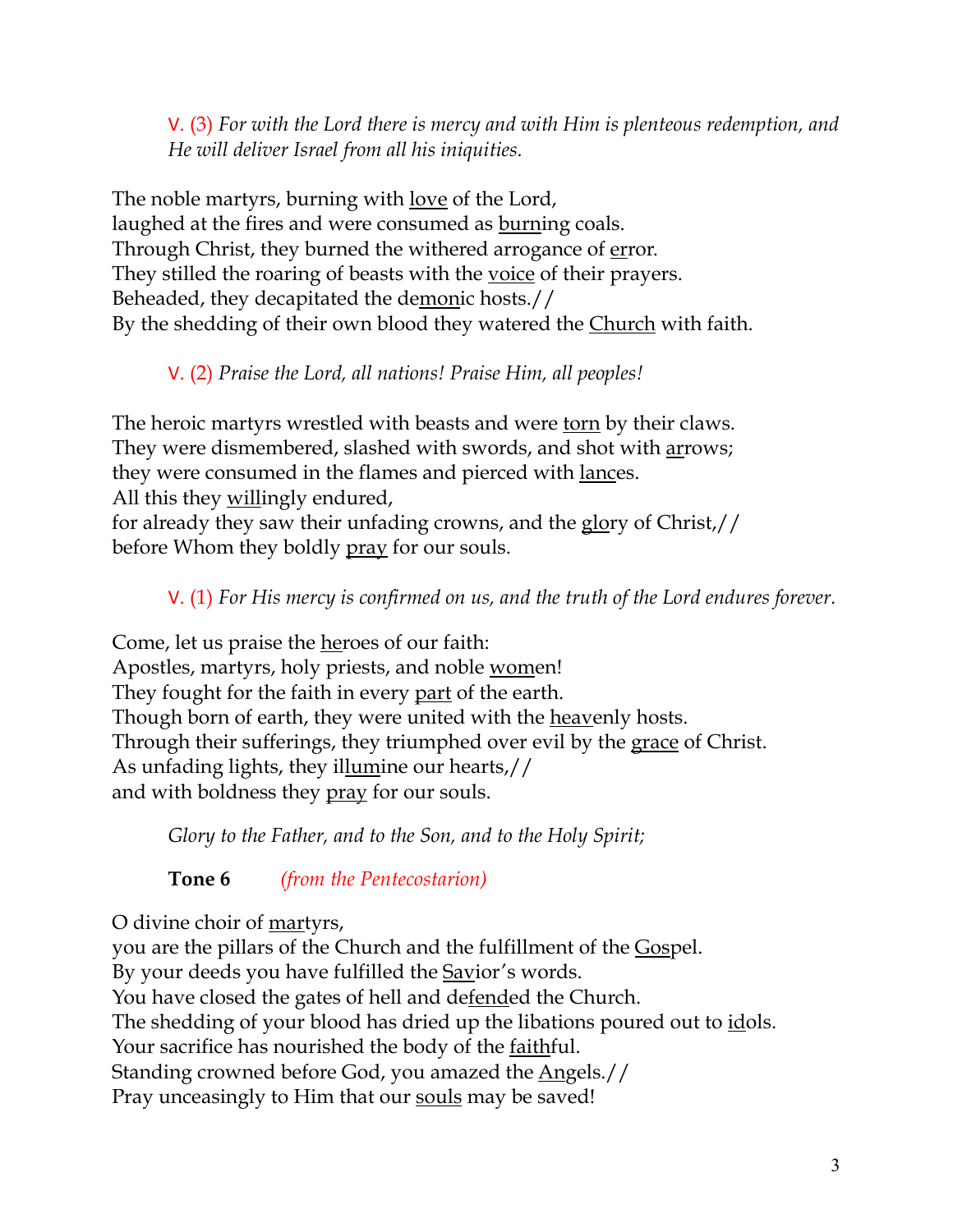*now and ever, and unto ages of ages. Amen.* 

**Tone 8** *(Theotokion – Dogmatikon)*

The King of heaven, because of His love for man, appeared on earth and **dwelt** with men. He took flesh from the pure Virgin and after assuming it, He came forth from her. The Son is one: in two natures, yet one Person. Proclaiming Him as perfect God and perfect Man, we confess Christ our God!// Entreat Him, O unwedded Mother, to have mercy on our souls.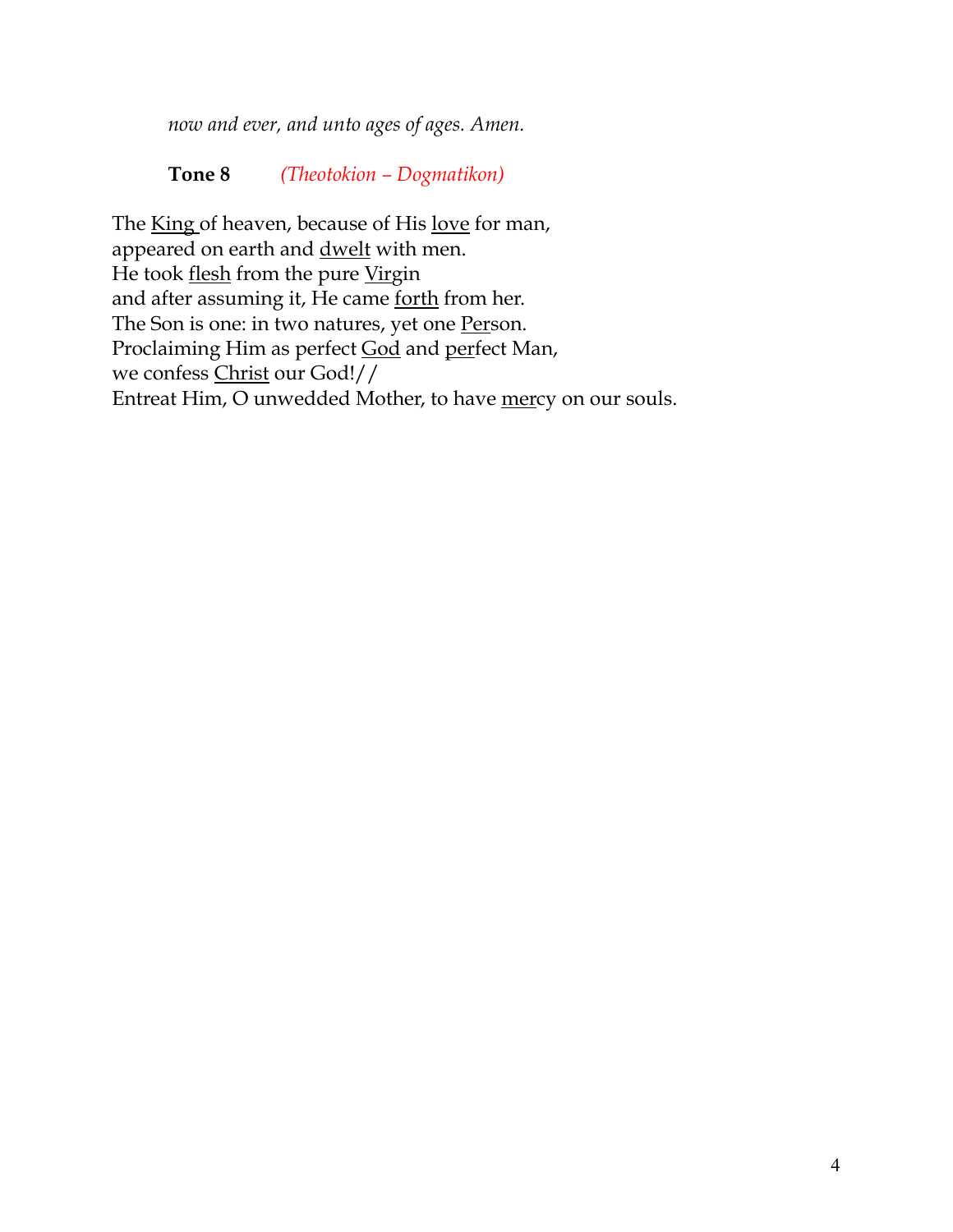## **Aposticha**

#### **Tone 8** *(for the Resurrection)*

Descending from heaven to ascend the Cross, the eternal Life has come for death to raise those who are fallen; to enlighten those in darkness.// O Jesus, our Savior and illuminator, glory to You!

### V. *The Lord is King; He is robed in majesty!*

We glorify Christ, who rose from the dead. He accepted the human body and soul, and freed both from suffering. His most pure soul descended to hell, which He spoiled. His holy body did not see corruption in the tomb.// He is the Redeemer of our souls.

### V. *For He has established the world, so that it shall never be moved.*

In psalms and songs we glorify Your Resurrection from the dead, O Christ. By it, You have freed us from the tortures of hell// and as God have granted eternal life and great mercy.

### V. *Holiness befits Your house, O Lord, forevermore!*

O Master of all, incomprehensible Creator of heaven and earth, by Your suffering on the Cross You have gained passionlessness for me. Accepting burial and arising in glory, You resurrected Adam with Yourself by Your almighty hand. Glory to Your rising on the <u>third</u> day! By it You have granted us eternal <u>life</u> and cleansing of sins// as the only compassionate One.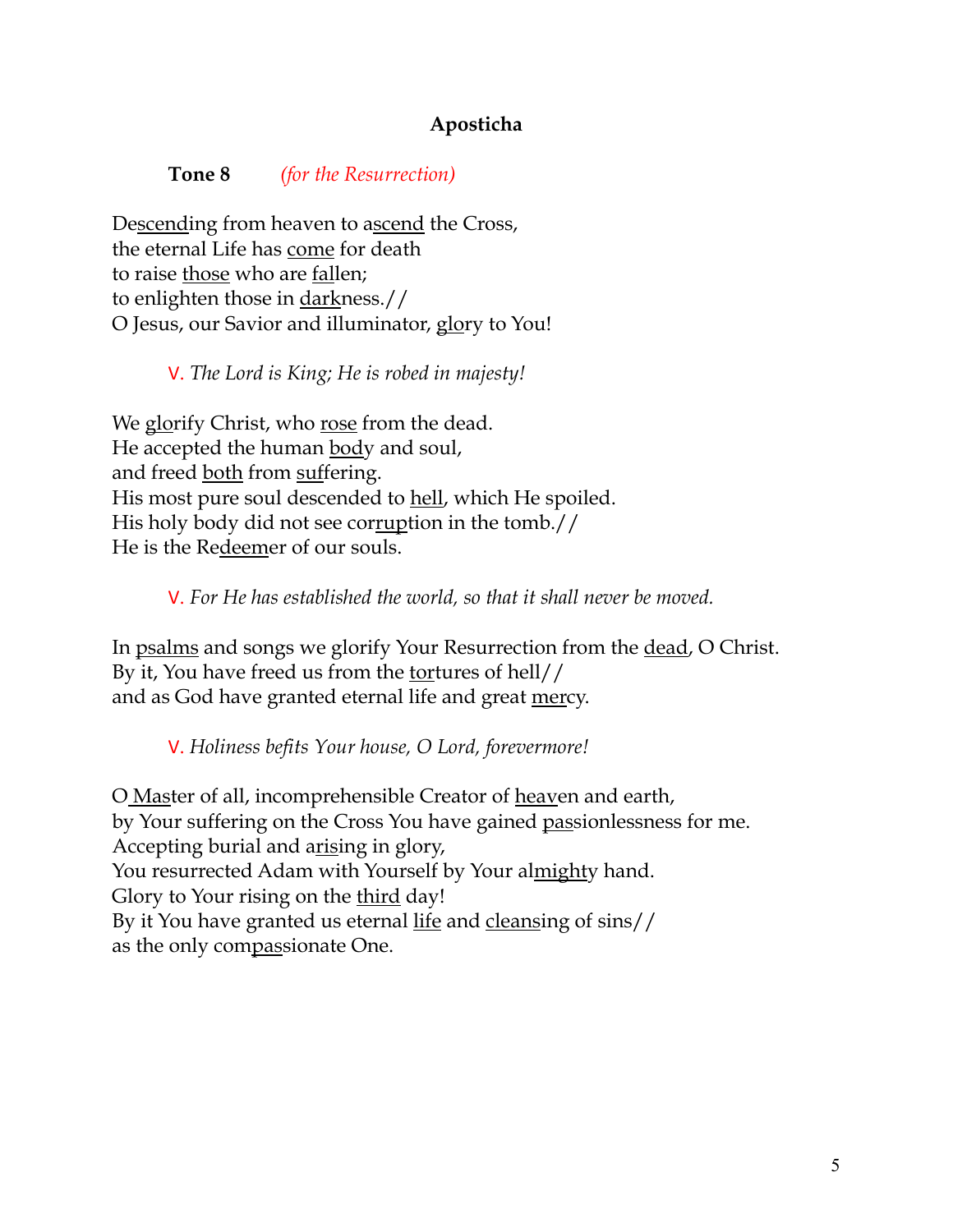*Glory to the Father, and to the Son, and to the Holy Spirit;*

**Tone 6** *(from the Pentecostarion)*

Come, O faithful, let us celebrate in song today, glorifying the memory of all the Saints! Rejoice, glorious Apostles, Prophets, Martyrs and Hierarchs! Rejoice, O company of all the Just! Rejoice, you ranks of holy Women!// Pray that Christ will grant our souls great mercy!

*now and ever, and unto ages of ages. Amen.*

**Tone 6** *(Theotokion)*

My Maker and Redeemer, Christ the Lord, was born of you, O most pure Virgin. By accepting my nature, He freed Adam from his ancient curse. Unceasingly we magnify you as the Mother of God! Rejoice, O celestial Joy! Rejoice, O Lady:// the Protection, Intercession and Salvation of our souls!